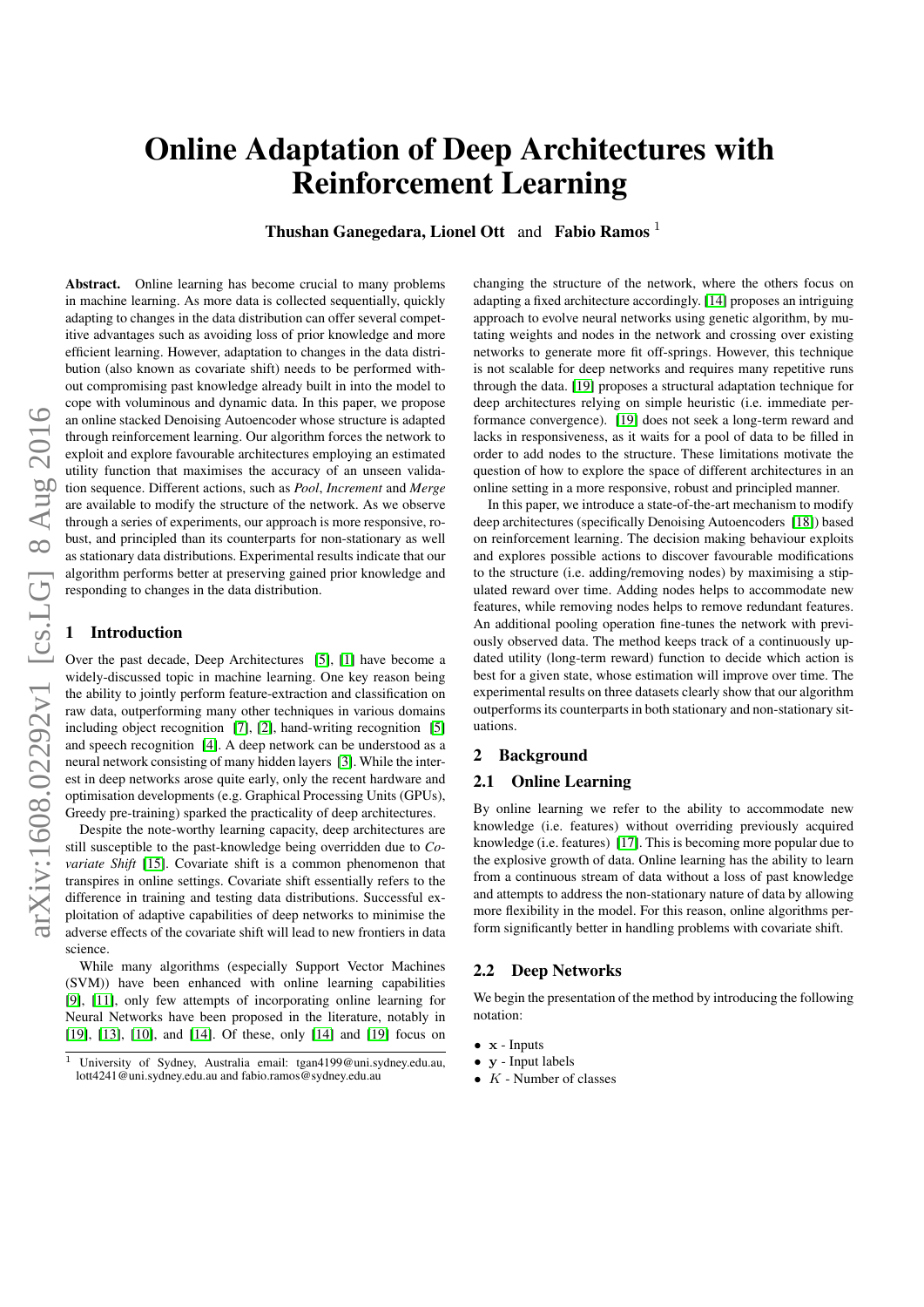- $\tilde{\mathbf{x}}$  Noise-corrupted input
- $\hat{\mathbf{x}}$  Reconstructed input
- $W$  Weights of a neuron layer
- $\bullet$  b Bias of a neuron layer
- $\bullet$  b' Reconstruction bias of a neuron layer

#### *2.2.1 Autoencoder*

An Autoencoder [\[6\]](#page-8-15) maps a set of inputs  $\mathbf{x} = {\mathbf{x}_i \in [0, 1]^D} \ \forall i =$ 1, ..., N where  $\mathbf{x_i} = \{x_i^1, x_i^2, ..., x_i^D\}$  and D is dimensionality of data to a latent feature space H with  $h_{W,b}(\mathbf{x}) = sig(W\mathbf{x}+b)$ , where  $W \in \mathbb{R}^{H \times D}$ ,  $b \in \mathbb{R}^{H}$  and  $sig(s) = \frac{1}{1 + \exp(s)}$ . An autoencoder can reconstruct the input  $\hat{\mathbf{x}}_i \ \forall i = 1, ..., N$  from the latent feature space<br>*H* with  $\hat{\mathbf{x}} = \text{sign}(W^T \times h_{\text{max}}(\mathbf{x}) + h')$  where superscript  $^T$  denotes H with  $\hat{\mathbf{x}} = sig(W^T \times h_{W,b}(\mathbf{x}) + b')$  where superscript  $^T$  denotes transpose and  $b' \in \mathbb{R}^D$ . For simplicity we assume tied weights.

#### *2.2.2 Denoising Autoencoder*

The Denoising Autoencoder (DAE) is a variant of autoencoder which uses a corrupted (noisy) version of the example as the input [\[18\]](#page-8-13). This forces the algorithm to become more robust to noise. DAE works in the following manner.

First, the inputs are corrupted by introducing noise using a binomial distribution with probability  $p$ . Let us call the corrupted input  $\tilde{\mathbf{x}}$ . Next,  $\tilde{\mathbf{x}}$  is mapped to a hidden representation using  $h_{W,b}(\tilde{\mathbf{x}})$  =  $sig(W\tilde{\mathbf{x}}+b)$  where  $W \in \mathbb{R}^{H \times D}$ ,  $b \in \mathbb{R}^{H}$  and  $sig(s) = \frac{1}{1+\exp(s)}$ . Finally, the decoding function retrieves the reconstructed input,  $\hat{\mathbf{x}} =$  $sig(W^T \times h_{W,b}(\tilde{\mathbf{x}}) + b')$ , where  $b' \in \mathbb{R}^D$ . In this work, we assume tied weights for encoding and decoding. *Cross entropy* is used as the cost function (Equation [1\)](#page-1-0),

<span id="page-1-0"></span>
$$
L_{gen}(\mathbf{x}, \hat{\mathbf{x}}) = \sum_{j=1}^{D} x^{j} \log(\hat{x}^{j}) + (1 - x^{j}) \log(1 - \hat{x}^{j}).
$$
 (1)

The optimal values for parameters  $W, b, b'$  are found by minimising the cost function,

$$
W_{opt}, b_{opt}, b'_{opt} = \text{argmin}_{W, b, b'} L_{gen}(\mathbf{x}, \hat{\mathbf{x}}).
$$

#### *2.2.3 Stacked Denoising Autoencoders*

A Stacked Denoising Autoencoder (SDAE) [\[18\]](#page-8-13) is a set of connected autoencoders. A SDAE undergoes two main processes; pretraining and fine-tuning. In the pre-training process, the network is considered as a set of autoencoders  $AE^1, ..., AE^L$ . The output of  $AE^{l} = \{W^{l}, b^{l}, b^{l}\}, h_{W,b}^{l}$  where l is the current layer, is calculated as follows,

$$
h_{W,b}^l = \begin{cases} sig(W^l \tilde{\mathbf{x}} + b^l); & \text{if } l = 1\\ sig(W^l h_{W,b}^{l-1} + b^l); & \text{Otherwise.} \end{cases}
$$

In the fine-tuning phase, the network is treated as a single deep autoencoder and trained using labelled data D. Assuming labelled data in the format  $\mathcal{D} = (\mathbf{x_i}, \mathbf{y_i})$ ,  $\forall i = 1, ..., N$  where  $\mathbf{y_i} \in \{0, 1\}^K$ such that if  $y_i^j$  are the elements of  $y_i$  then  $\sum_j y_i^j = 1$ , we can use a *softmax* layer with parameters  $\{W^{out}, b^{out}, b'^{out}\}$ . The output of the network is defined as  $\hat{y} = \text{softmax}(W^{out} h_{W,b}^L + b^{out})$ , where softmax( $a_k$ ) =  $\frac{\exp(a_k)}{\sum_{k'} \exp(a_{k'})}$ . Then the cost function becomes,

<span id="page-1-1"></span>
$$
L_{disc}(\mathbf{y}, \hat{\mathbf{y}}) = \sum_{j=1}^{K} (y^j \log \hat{y}^j + (1 - y^j) \log(1 - \hat{y}^j)).
$$
 (2)

Finally, from Equation [2,](#page-1-1) we can formulate the optimisation problem to learn  $W$ ,  $b$  and  $b'$  as,

$$
W_{opt}, b_{opt}, b'_{opt} = \text{argmin}_{W, b, b'} L_{disc}(\mathbf{y}, \hat{\mathbf{y}}),
$$

where  $W_{opt} = (W_{opt}^1, ..., W_{opt}^L, W_{opt}^{out}), b_{opt} = (b_{opt}^1, ..., b_{opt}^L, b_{opt}^{out})$ and  $b'_{opt} = (b_{opt}^{t1}, ..., b_{opt}^{tL}, b_{opt}^{out}).$ 

## 2.3 Incremental Feature Learning for Denoising Autoencoders

Merge-Incremental Denoising Autoencoders (MI-DAE) is an online learning stacked denoising autoencoder proposed in [\[19\]](#page-8-9). Initially, the network is pre-trained using a pool of data (typically first 12,000 examples). Then, for every batch of data  $b_t$ , add hard examples (i.e.  $\mathbf{x_i}$  if  $L_{gen}(\mathbf{x_i}, \mathbf{\hat{x}_i}) > \frac{\sum_{\forall \mathbf{x_j} \in b_t} L_{gen}(\mathbf{x_j}, \mathbf{\hat{x}_j})}{|b_t|}$  $\frac{1}{|b_t|}$  to a pool, B. The method then performs merging of nodes within the same layer or adds new nodes to the network. Once the number of points in  $B$  exceeds a threshold,  $\tau$ , retrieve previously calculated pairs of nodes with the highest similarity (∆Mrg) and add ∆Inc new nodes to the network. Next, use  $B$  to greedily train newly added features. Afterwards, update ∆Mrg and ∆Inc [\[20\]](#page-8-16) and remove all data from B. Finally repeat this process for all the batches in the sequence. Pseudo-code for this algorithm is presented in Algorithm [1.](#page-1-2)

<span id="page-1-2"></span>

| <b>Algorithm 1</b> Mergelnc Algorithm |                                                                                                              |  |  |
|---------------------------------------|--------------------------------------------------------------------------------------------------------------|--|--|
|                                       | 1: <b>procedure</b> MERGEINC( $b_t$ , $\Delta$ MRG, $\Delta$ INC)                                            |  |  |
| 2:                                    | <b>Define:</b> $\mu$ - Average reconstruction error for the                                                  |  |  |
| 3:                                    | most recent 10,000 examples                                                                                  |  |  |
| 4:                                    | <b>Define:</b> $\tau$ - Pool threshold (10,000 examples)                                                     |  |  |
| 5:                                    | Compute objective $L_{disc}(\mathbf{y_i}, \hat{\mathbf{y}}_i), \forall {\mathbf{x_i}, \mathbf{y_i}} \in b_t$ |  |  |
| 6:                                    | Add hard example $x_i$ to B if $L_{gen}(x_i, \hat{x}_i) > \mu$ of $b_t$                                      |  |  |
| 7:                                    | if $ B  > \tau$ then                                                                                         |  |  |
| 8:                                    | Merge $2\Delta Mrg$ candidates to $\Delta Mrg$                                                               |  |  |
| 9:                                    | Add $\Delta$ Inc nodes and fine-tune $\Delta$ Inc new nodes with                                             |  |  |
|                                       | $\{x_i, y_i\} \in B$ while keeping rest of the network constant                                              |  |  |
| 10:                                   | Update $\Delta Mrg$ and $\Delta Inc$ (Heuristic-based [20])                                                  |  |  |
| 11:                                   | Set $B = \emptyset$                                                                                          |  |  |
| 12:                                   | end if                                                                                                       |  |  |
| 13:                                   | Fine-tune all the features (with $\Delta Mrg$ and $\Delta Inc$ ) with $b_t$                                  |  |  |
|                                       | 14: end procedure                                                                                            |  |  |

### 2.4 Reinforcement Learning and Markov Decision Processes

After describing SDAE, we now introduce notation and the basics of reinforcement learning (RL). RL enables an agent to learn a *pol* $icy$ ,  $\pi$  (a function that defines which action to take in a given state), by interacting with its environment, preferably trading-off between exploration and exploitation. A reinforcement learning task that satisfies the *Markov Property* can be formulated as a Markov decision process (MDP) [\[16\]](#page-8-17). Formally a Markov Decision Process can be defined using the following,

- A set of states S
- A set of actions A
- A transition function  $T : S \times A \times S \rightarrow [0, 1]$
- A reward function  $R : S \times A \times S \rightarrow \mathbb{R}$ .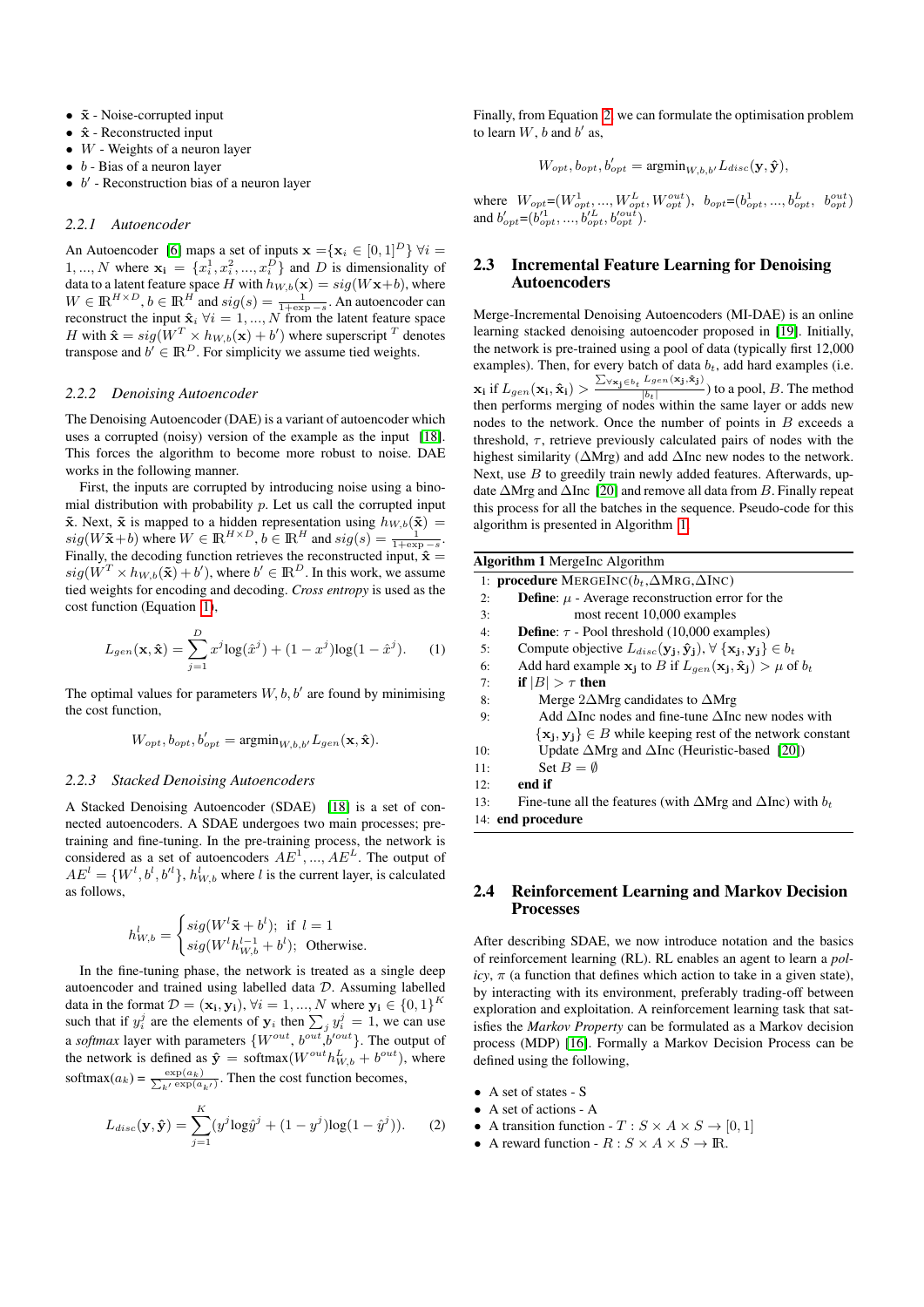<span id="page-2-1"></span>Table 1. The notations and definitions used in Section [3](#page-2-0)

| Notation          | Description                                                                                      | Notation                   | Description                                                  |
|-------------------|--------------------------------------------------------------------------------------------------|----------------------------|--------------------------------------------------------------|
| $\boldsymbol{N}$  | Number of data points                                                                            | $B_r$                      | Pool of data containing most recent $\tau$ examples          |
| D                 | Dimensionality of data                                                                           | $B_{ft}$                   | Pool of data containing dissimilar inputs                    |
| K                 | Number of classes                                                                                | $\Lambda$                  | Distance threshold for $B_{ft}$                              |
| $\boldsymbol{p}$  | Number of data points in one batch                                                               | $\tilde{\mathcal{L}}^n(m)$ | Exponential Moving Average of error L in the window          |
|                   |                                                                                                  |                            | $n-m$ to n                                                   |
| $\boldsymbol{n}$  | sequence number of the current batch of data                                                     | $\nu^n_l$                  | Ratio between the current count of neurons and the ini-      |
|                   |                                                                                                  |                            | tial count for neuron layer <i>l</i> for $n^{th}$ data batch |
| $\tau$            | Size of data pools                                                                               | $\Delta$ Inc               | Number of neurons to add at a given time                     |
| $\mathbf{x}_i$    | $i^{th}$ data point                                                                              | $\Delta Mrg$               | Number of neurons to remove at a given time.                 |
| $y_i$             | Vectorized label of $\mathbf{x}_i$ s.t $\forall y_i^j \in \mathbf{y}_i$ $y_i^j \in \{0,1\}$ s.t. | $r^n$                      | The reward for the $n^{th}$ batch of data                    |
|                   | $\sum_i y_i^j = 1$                                                                               |                            |                                                              |
| $\mathcal{D}$     | Dataset containing $\{\{\mathbf x_1, \mathbf y_1\}, \{\mathbf x_2, \mathbf y_2\}, \ldots\}$      | $\gamma$                   | Discount rate for Q value update                             |
| $\mathcal{D}^n$   | $n^{th}$ batch of data ( $\mathcal{D}^n \subset \mathcal{D}$ )                                   | Q(s, a)                    | Utility function                                             |
| $\mathcal{L}^n_g$ | Generative error for $n^{th}$ batch of data                                                      | $\eta_1$                   | The duration until beginning to collect state-action pairs   |
| $L_c^n$           | Classification error for $n^{th}$ batch of data                                                  | $\eta_2$                   | The duration until beginning to exploit Q-values             |

In this paper, RL is used to find the policy to adapt the structure of the network, given the current network configuration or state. Therefore, at a given instance i, from state  $s^i$  an action  $a^i$  is performed and the network transits to state  $s^{i+1}$ . Actions are modifications to the network such as adding new nodes or removing existing nodes. The state is a function of the network performance and will be defined in Section [3.](#page-2-0) The reward  $r^i$  for going from state  $s^i$  to  $s^{i+1}$  by taking action  $a^i$  is calculated based on the errors produced on the learning task. State  $s^{i+1}$  depends on the current state  $s^i$  and current action  $a^i$ , and is conditionally independent of all the previous states and actions, thus satisfying the *Markov Property*. The ultimate goal is to learn an optimal policy  $\pi^*(s^i, a^i)$  that recommends the best action  $a^i$  for a given state  $s^i$ .

In order to learn the policy to select the best action for a given state, Q-Learning is used. Q-Learning (a variant of Temporal difference [\[16\]](#page-8-17)) is an off-policy model-free approach to finding the optimal policy,  $\pi^*$ . Q-Learning estimates the utility value in an online manner and, as an off-policy learning, it learns a value function independent of the agent's experience. This leads to exploring new tactics the agent has not tried. Furthermore, Q-Learning can be employed for MDPs with unknown transition and reward functions. Q-Learning proceeds as follows,

- 1. Define  $Q(s^n, a^n)$ , where  $s^n \in S$  and  $a^n \in A$ .
- 2. Initialise  $Q^0(s^i, a^i) = 0, \forall s^i \in S$  and  $\forall a^i \in A$ .
- 3. Update  $Q^{t+1}(s^n, a^n) = (1 \alpha) \times Q^t(s^n, a^n) + \alpha \times$  $[R(s^n, a^n, s^{n+1}) + \gamma(max_{a'}(Q(s^{n+1}, a')))]$  where  $\gamma$  is the discount rate,  $\alpha$  is the learning rate, and  $s^{i+1}$  is the state after action  $a^i$ .

One of the applications of using Q-learning is to train a multi-layer perceptron as found in [\[13\]](#page-8-10). More recently, a variant of Q-Learning was successfully used in a Convolutional Deep Network when the network was trained to play the *Atari* games using raw pixel images [\[10\]](#page-8-11).

# <span id="page-2-0"></span>3 Reinforced Adaptive Denoising Autoencoder (RA-DAE)

# 3.1 Limitations of MI-DAE

MI-DAE (Algorithm [1\)](#page-1-2) introduces several interesting concepts useful for online learning such as, pooling data and update rules for ∆Mrg and ∆Inc. However, the approach has several limitations: (1)

The response of the algorithm to changes is slow as it waits for a pool of data  $(B)$  to be filled in order to execute an operation;  $(2)$ While the algorithm incorporates an intuitive criteria (performance convergence) to modify the network (update rules), the method is based on simple heuristics such as the immediate future reward that does not generally reflect a holistic view of the effect an action has on the network.

# 3.2 Overview of RA-DAE

Motivated by the drawbacks in MI-DAE, we propose a more robust and principled solution which relies on RL. In essence, our algorithm estimates an utility function  $Q(s, a)$  for each state-action pair by sampling from the environment, where actions are modifications in the network structure. Using  $Q(s, a)$ , the algorithm selects the best action for a given state. The utility function is based on the accuracy measured on an unseen validation batch. Our approach is beneficial as,

- Actions are taken for every batch of data, resulting in fast response to sudden changes in the data distribution;
- The utility function ensures that actions are taken based on the long-term benefit they incur on the accuracy;
- A new pool operation refreshes the network's knowledge by finetuning the network using a pool of data containing data points *significantly* different from each other.

Notation: An input data stream is denoted as  $D$  $\{\{\mathbf x_1, \mathbf y_1\}, \{\mathbf x_2, \mathbf y_2\}, \ldots\}$ , where  $\mathbf x_i$  is a normalized data point,  $\mathbf{x}_i \in [0,1]^D$ ,  $\mathbf{y}_i \in \{0,1\}^K$  and  $y_i^j$  are the elements of  $y_i$  with  $\sum_j y_i^j = 1$ . The  $n^{th}$  data batch is written as  $\mathcal{D}^n = \{ \{ \mathbf{x}_{(n-1)\times p}, \mathbf{y}_{(n-1)\times p} \}, ..., \{ \mathbf{x}_{n\times p}, \mathbf{y}_{n\times p} \} \},\$  where p is the number of examples per batch. Denote the generative error as  $L_g^n = \frac{\sum_{\forall \mathbf{x_i} \in \mathcal{D}^n} L_{gen}(\mathbf{x_i}, \hat{\mathbf{x_i}})}{n}$  $\frac{p_{gen}^{(1)}(n+1)-p_{1}}{p}$  and the classification (or discriminative) error as  $L_c^n = \frac{\sum_{\forall y_i \in \mathcal{D}^n} \mathbb{1}_{k_i = k_i}}{p}$ , where  $\mathbb{1}$  is the *indicator* function and  $k_i = argmax_{k'}(\lbrace y_i^{k'} \rbrace)$ ,  $\forall k' = 1, ..., K$  of the  $n^{th}$  batch.  $r^n$  denotes the reward for the  $n^{th}$  batch. Finally define two pools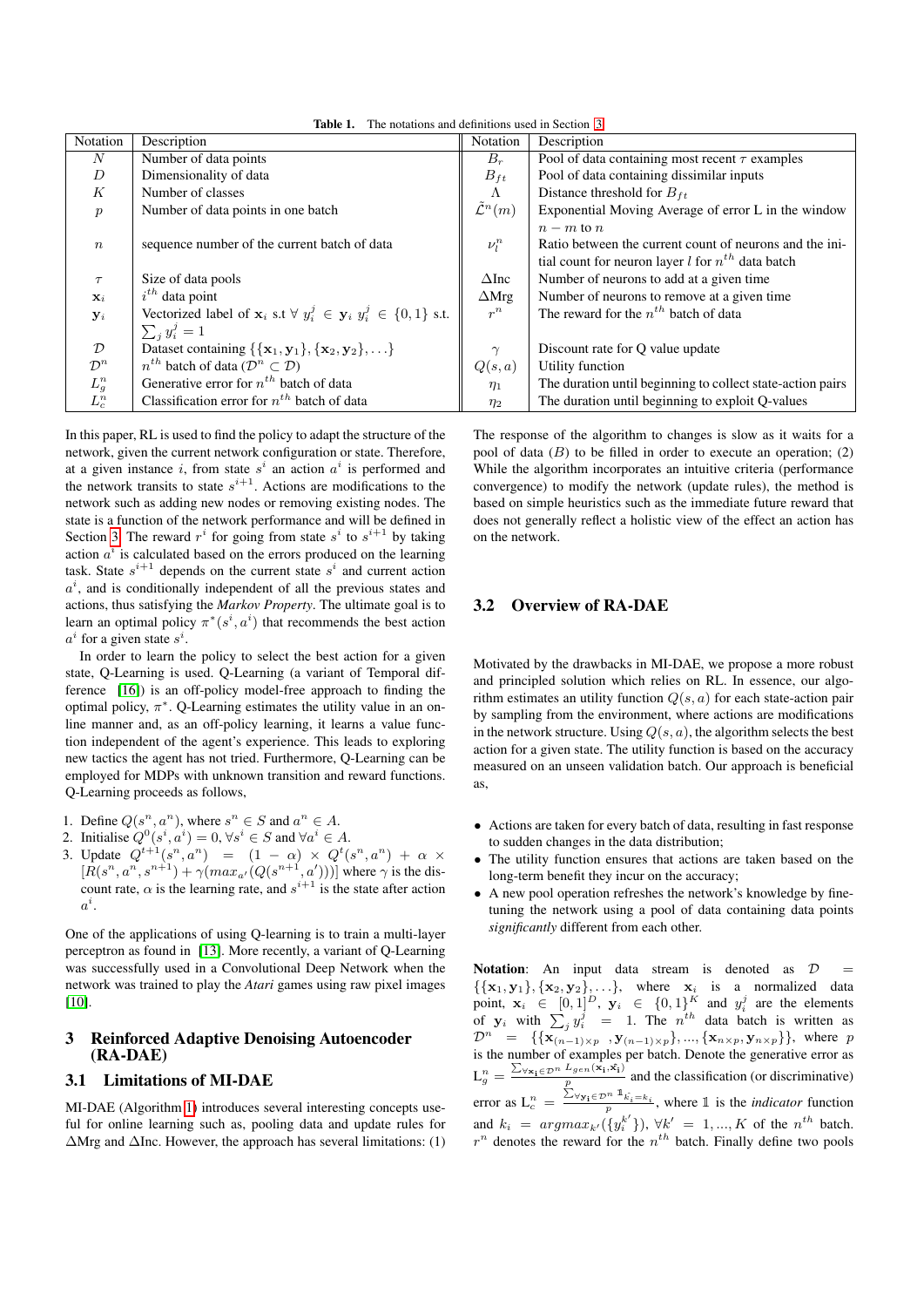<span id="page-3-7"></span>
$$
B_r = \{ \mathcal{D}^{n-\tau}, ..., \mathcal{D}^n \} \text{ and}
$$
  
\n
$$
B_{ft} = \begin{cases} \mathcal{D}^n & \text{if } B_{ft} = \emptyset \\ \mathcal{D}^n \cup B_{ft} & \text{if } d(\mathcal{D}^n, \mathcal{D}^j) > \Lambda \ \forall \mathcal{D}^j \in B_{ft} \\ B_{ft} - \mathcal{D}^j & j = \operatorname{argmin}_{j'} (\forall \mathcal{D}^{j'} \in B_{ft}) \text{ if } |B_{ft}| > \tau \\ B_{ft} & \text{otherwise} \end{cases}
$$
\n(3)

for some d distance measure and a similarity threshold  $\Lambda \in [0, 1]$ .  $\eta_1$  and  $\eta_2$  are pre-defined thresholds for starting to collect observed state-action pairs and exploiting Q-values respectively.  $\alpha$  is the learning rate for Q-learning. A summary of the notation is in Table [1](#page-2-1) for quick reference.

# 3.3 RL Definitions

To calculate when and which actions to take, we employ a MDP formulation. We define a set of states  $S$ , a set of actions  $A$ , and a reward function  $r^n$  below.

#### <span id="page-3-8"></span>*3.3.1 State Space*

The state space S is defined as follows. For the  $n^{th}$  batch,

$$
S = {\tilde{\mathcal{L}}}_g^n(m), {\tilde{\mathcal{L}}}_c^n(m), \nu_1^n {\} \in \mathbb{R}^3
$$
 (4)

where the moving exponential average  $(\tilde{\mathcal{L}})$  is defined as  $\tilde{\mathcal{L}}^n(m) =$  $\alpha L^{n} + (1 - \alpha) \tilde{\mathcal{L}}^{n-1}(m - 1), n \geq m$  and m is a pre-defined constant.  $\tilde{\mathcal{L}}_g$  and  $\tilde{\mathcal{L}}_c$  denote  $\tilde{\mathcal{L}}$  w.r.t.  $L_g$  and  $L_c$ , respectively, and  $\nu_l^n = \frac{\text{Node Count}_{current}}{\text{Node Count}_{initial}}$  for the  $l^{th}$  hidden layer.  $\tilde{\mathcal{L}}$  is defined in terms of recursive decay to respond rapidly to immediate changes.

This state space takes into account the following attributes:

- Ability of RA-DAE to classify an unseen batch of data;
- Difference between current data distribution and previously observed distributions;
- Complexity of RA-DAE's current structure.

The justification for the choice of state space is discussed in Section [4.2.1.](#page-5-0)

#### *3.3.2 Action Space*

The actions space is defined as,

$$
A = \{Pool, increment(\Delta Inc), Merge(\Delta Mrg)\},\qquad(5)
$$

where *Increment*( $\Delta$ Inc) adds  $\Delta$ Inc new nodes and greedily initialise them using pool  $B_r$ . The  $Merge(\Delta Mrg)$  operation is performed by merging the 2∆Mrg nodes. *Merge* operation is executed by selecting the closest pairs (e.g. minimum Cosine distance) of  $\Delta$ Mrg nodes and merging each pair to a single node. The *Pool* operation fine-tunes the network with  $B_{ft}$ . Both operations (i.e. Increment and Merge) are performed in the  $1<sup>st</sup>$  hidden layer. Equations [6,](#page-3-0) [7](#page-3-1) and [8](#page-3-2) outline the calculations for ∆Inc and ∆Mrg,

$$
\Delta = \lambda \exp^{-\frac{-(\nu - \hat{\mu})}{2\sigma^2}} |L_c^n - L_c^{n-1}|
$$
 (6)

<span id="page-3-1"></span>
$$
\Delta \text{Inc} = \begin{cases} \Delta; & \text{if } a = {\textit{Increment}} \\ 0; & \text{Otherwise} \end{cases} \tag{7}
$$

<span id="page-3-2"></span>
$$
\Delta Mrg = \begin{cases} \Delta; & \text{if } a = Merge \\ 0; & \text{Otherwise} \end{cases}
$$
 (8)

<span id="page-3-6"></span>

| <b>Algorithm 2 RA-DAE</b> algorithm                                        |  |  |  |  |
|----------------------------------------------------------------------------|--|--|--|--|
| 1: procedure RA-DAE                                                        |  |  |  |  |
| <b>define</b> : $n$ - Current batch ID<br>2:                               |  |  |  |  |
| Initialise $Q(s, a) = 0 \forall s \in S, a \in A$<br>3:                    |  |  |  |  |
| $s, a = null$<br>4:                                                        |  |  |  |  |
| while $\mathcal{D}_n \neq NULL$ do<br>5:                                   |  |  |  |  |
| $s', a', Q', \Delta Mrg, \Delta Inc$ , = GetCtrlParam $(n, Q, s, a)$<br>6: |  |  |  |  |
| if $a'$ = Pool then<br>7:                                                  |  |  |  |  |
| Fine-tune using $B_{ft}$<br>8:                                             |  |  |  |  |
| else if $a'$ = Increment then<br>9:                                        |  |  |  |  |
| Add $\Delta$ Inc new nodes to the network<br>10:                           |  |  |  |  |
| Train the $\Delta$ Inc nodes greedily using $B_r$<br>11:                   |  |  |  |  |
| else if $a'$ = Merge then<br>12:                                           |  |  |  |  |
| Merge $2\Delta Mrg$ nodes into $\Delta Mrg$<br>13:                         |  |  |  |  |
| end if<br>14:                                                              |  |  |  |  |
| Train the network with $\mathcal{D}_n$<br>15:                              |  |  |  |  |
| $s = s', a = a', Q = Q'$<br>16:                                            |  |  |  |  |
| $n = n + 1$<br>17:                                                         |  |  |  |  |
| end while<br>18:                                                           |  |  |  |  |
| 19: end procedure                                                          |  |  |  |  |

<span id="page-3-5"></span>where  $\lambda$  is a coefficient controlling the amount of change,  $\hat{\mu}$  and  $\sigma$ are chosen depending on how large or small the network is allowed to grow, and  $a$  is the current action chosen by Algorithm [3.](#page-4-0) We defined  $\Delta$ Mrg and  $\Delta$ Inc as a function of  $\nu_1^n$  and  $L_c^n$ . The objective of Equation [6](#page-3-0) is to minimise the error while preventing the network from growing too large or too small. For example, if the error is high, the algorithm increases  $\Delta$  to reduce the error. If the error has converged, i.e. has not changed for two consecutive batches,  $\Delta$  will be small.

The need for two pools,  $B_r$  and  $B_{ft}$  is justified as follows. The pool operation is designed to revise the existing knowledge. Thus,  $B_{ft}$  is composed of a diverse set of data batches that differ in the distribution of the data. The objective of the increment operation is to add the most recent features.  $B_r$  is ideal for this purpose as it contains the most recent data.

## *3.3.3 Reward Function*

The reward function  $r^n$  is defined as,

<span id="page-3-4"></span>
$$
r^{n} = \begin{cases} e^{n} - |\hat{\mu} - \nu_{1}^{n}| & \text{if } \nu_{1}^{n} < V_{1} \\ e^{n} - |\hat{\mu} - \nu_{1}^{n}| & \text{if } \nu_{1}^{n} > V_{2} \\ e^{n}; & \text{Otherwise,} \end{cases} \tag{9}
$$

<span id="page-3-3"></span>where  $n^n = (1 - (L_c^n - L_c^{n-1})) \times (1 - L_c^n)$  $(10)$ 

and  $V_1$  and  $V_2$  are predefined thresholds.  $e^n$  is specified so that the reward will be higher for lower errors and higher rates of error change (Equation [10\)](#page-3-3). Equation [9](#page-3-4) penalises  $r^n$  if the network grows too large or too small.

# <span id="page-3-0"></span>3.4 RA-DAE Algorithm

With  $S$ ,  $A$  and  $r^n$  defined, we present the general approach used to solve the MDP (Algorithm [3\)](#page-4-0). Q-Learning was utilised with the following steps,

For the  $n^{th}$  iteration, with data batch  $\mathcal{D}^n$ ,

1. Until adequate samples are collected (i.e.  $n \leq \eta_1$ ), train with  $B_r$ .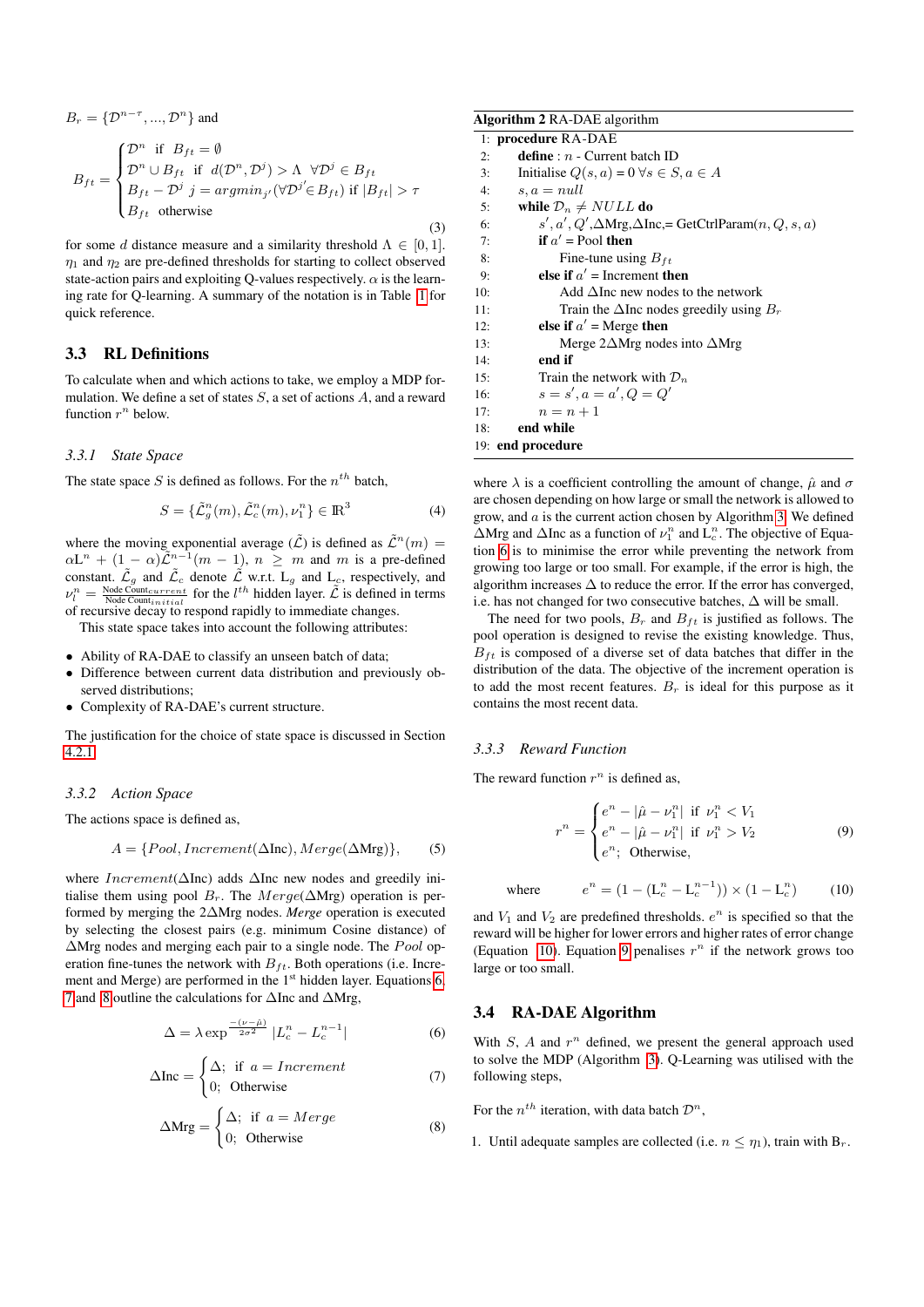

Figure 1. Random examples from the extended MNIST, CIFAR-10 and MNIST-rot-back datasets, respectively

- <span id="page-4-5"></span>2. With adequate samples collected (i.e.  $n > \eta_1$ ), start calculating Qvalues for each state-action pair observed  $\{s^n, a^n\}$ , where  $s^n \in$ S, and  $a^n \in A$  as defined in Algorithm [3.](#page-4-0)
- 3. During  $\eta_1 < n \leq \eta_2$ , uniformly perform actions from  $A =$ {*Increment*,*Merge*,*Pool*} to develop a fair utility estimate for all actions in A.
- 4. With an accurate estimation of Q (i.e.  $n > \eta_2$ ), the best action a' is selected by  $a' = argmax_{a'}(Q(s^n, a'))$  with a controlled amount of exploration ( $\epsilon$ -greedy).
- 5. if *a'* =*Increment*, calculate ∆Inc from Equation [7,](#page-3-1) add randomly initialised ∆Inc nodes and greedily initialise *only* the new nodes with  $B_r$ , while keeping the rest constant.
- 6. if  $a'$  = *Merge* calculate  $\Delta Mrg$  from Equation [8](#page-3-2) and average the closest pairs of ∆Mrg nodes to amalgamate 2∆Mrg nodes to ∆Mrg nodes.
- 7. if  $a' = Pool$  fine-tune the network with  $B_{ft}$ .
- 8. Train the network with  $\mathcal{D}^n$ .
- 9. Calculate the new state,  $s^{n+1}$  (Equation [4\)](#page-3-5) and the reward  $r^n$ (Equation [10\)](#page-3-3).
- 10. Update the Value (Utility) Function  $Q(s, a)$  as,

<span id="page-4-6"></span>
$$
Q^{(t+1)}(s^{n-1}, a^{n-1}) = (1 - \alpha) \times Q^t(s^{n-1}, a^{n-1}) + \alpha \times q, (11)
$$

where  $q = r^n + \gamma \times max_{a'}(Q^t(s^n, a')).$ 

## <span id="page-4-1"></span>3.5 Function Approximation for Continuous Space

For clarity of presentation, Algorithms [2](#page-3-6) and [3](#page-4-0) assume discrete state space. However, the same algorithms can be extended for continuous state space. The idea is to, for a given action  $a$  and an unseen state  $\tilde{s}$ , predict the utility value  $Q(\tilde{s}, a) = \hat{f}(\tilde{s}, \mathbf{w})$  through function approximation where  $\hat{f}$  is the function and w is the approximated parameter vector [\[16\]](#page-8-17). In this paper, Gaussian Process Regression (GPR) [\[12\]](#page-8-18) with squared exponential kernel,  $k_{SE}(x, x') = \sigma^2(exp(-\frac{(x-x')^2}{2l^2}))$  $\frac{-x^{-} - x^{-}}{2l^{2}}))$ has been used for this regression task. The hyperparameters  $\sigma$  and  $l$  are optimised by maximising the marginal likelihood w.r.t. the hy-perparameters [\[12\]](#page-8-18). Formally, we collect at least  $\eta_2 - \eta_1$  observed states and corresponding value pairs  $\{s^n, Q(s^n, a^n)\}\$ . Next, for each  $a \in A$ , separate curves are fitted with GPR for the  $\{s^n, Q(s^n, a^n)\}$ collection of pairs by separating pairs w.r.t.  $a^n$ , so that there are |A| curves. Then, for an unseen state  $\tilde{s}$  and a given action  $a', Q(\tilde{s}, a')$  is calculated using the curve fitted for action  $a'$ . The continuous space is preferred as it provides a detailed representation of the environment with fewer variables, as opposed to the discrete space. This is sensible as the information extracted is continuous (e.g.  $L_q$ ,  $L_c$ ,  $\nu$ ).

<span id="page-4-0"></span>

| <b>Algorithm 3</b> Control Parameter Calculation algorithm       |  |  |  |
|------------------------------------------------------------------|--|--|--|
| 1: <b>procedure</b> GETCTRLPARAM $(n, Q, s, a)$                  |  |  |  |
| define : $n$ - Current batch ID<br>2:                            |  |  |  |
| <b>define</b> : $Q$ - Utility function<br>3:                     |  |  |  |
| <b>define</b> : $s, a$ - Previous state, action<br>4:            |  |  |  |
| <b>define</b> : $\gamma$ - Discount rate<br>5:                   |  |  |  |
| <b>define</b> : $\alpha$ - Learning rate<br>6:                   |  |  |  |
| if $n < \eta_1$ then<br>7:                                       |  |  |  |
| <b>return</b> <i>null</i> , $Pool, Q, 0, 0$<br>8:                |  |  |  |
| end if<br>9:                                                     |  |  |  |
| Calculate current state, $s'$ (Equation 4)<br>10:                |  |  |  |
| if $s, a \neq null$ then<br>11:                                  |  |  |  |
| $q = r^n + \gamma \times max_{a'}(Q(s', a'))$<br>12:             |  |  |  |
| $Q(s, a) = (1 - \alpha) \times Q(s, a) + \alpha \times q$<br>13: |  |  |  |
| end if<br>14:                                                    |  |  |  |
| if $n < n_2$ then<br>15:                                         |  |  |  |
| Evenly chose action $a'$ from $\in A$<br>16:                     |  |  |  |
| else<br>17:                                                      |  |  |  |
| Explore with $\epsilon$ -greedy ( $\epsilon = 0.1$ )<br>18:      |  |  |  |
| OR<br>19:                                                        |  |  |  |
| $a' = argmax_{a'}(Q(s', a'))$<br>20:                             |  |  |  |
| end if<br>21:                                                    |  |  |  |
| Calculate $\Delta Mrg$ and $\Delta Inc$ (Eq. 7 and 8)<br>22:     |  |  |  |
| <b>return</b> s', a', Q, $\Delta Mrg, \Delta Inc$<br>23:         |  |  |  |
| 24: end procedure                                                |  |  |  |
|                                                                  |  |  |  |

## 3.6 Summary

Our proposed solution is detailed in Algorithm [2](#page-3-6) and can be seen is a repeated application of Algorithm [3.](#page-4-0) For each batch of data  $\mathcal{D}^n$ , the state  $s^{n+1}$  and reward  $r^n$  is calculated using Equations [4](#page-3-5) and [10](#page-3-3) respectively. Next, the best action  $a'$  for the new state is retrieved by  $a' = argmax_a' (Q(s^{n+1}, a')$ . To calculate  $Q(s^{n+1}, a)$  for some action  $\hat{a} \in A$ , GPR is employed as explained in Section [3.5.](#page-4-1) Next the action  $a'$  is performed. Then the network is fine-tuned using  $\mathcal{D}^n$ . This process is repeated until the end of the data stream.

## **Experiments**

# 4.1 Overview and Setup

The experiments are based on extended versions of three datasets (i.e.  $MNIST<sup>2</sup>$  $MNIST<sup>2</sup>$  $MNIST<sup>2</sup>$ , MNIST-rot-back<sup>[3](#page-4-3)</sup> and CIFAR-10<sup>[4](#page-4-4)</sup>). Random samples from each dataset are depicted in Figure [1.](#page-4-5) The extended versions of each dataset consist of 1,000,000 examples. Examples were masked with noise during the generation to make them unique. We generated nonstationary distributions for each dataset using Gaussian processes (GP) [\[12\]](#page-8-18), simulating the covariate shift effect. Formally, the ratio for each class of labels is generated using  $ratio_k(t) = \frac{exp\{a_k(t)\}}{\sum_{j=1}^K exp\{a_j(t)\}}$ where  $a_k(t)$  is a random curve generated by the GP.

Experiments were conducted with three different types of deep architectures; SDAE (Standard Denoising Autoencoders), MI-DAE (Merge-Incremental Denoising Autoencoders) and RA-DAE (our approach). For MI-DAE, we used a modified "update rule I" introduced in [\[20\]](#page-8-16) as they claim the performance is fairly robust to different up-

<span id="page-4-2"></span><sup>2</sup> http://yann.lecun.com/exdb/mnist/

<span id="page-4-3"></span><sup>3</sup> www.iro.umontreal.ca/ lisa/twiki/bin/view.cgi/Public/MnistVariations

<span id="page-4-4"></span><sup>4</sup> http://www.cs.toronto.edu/ kriz/cifar.html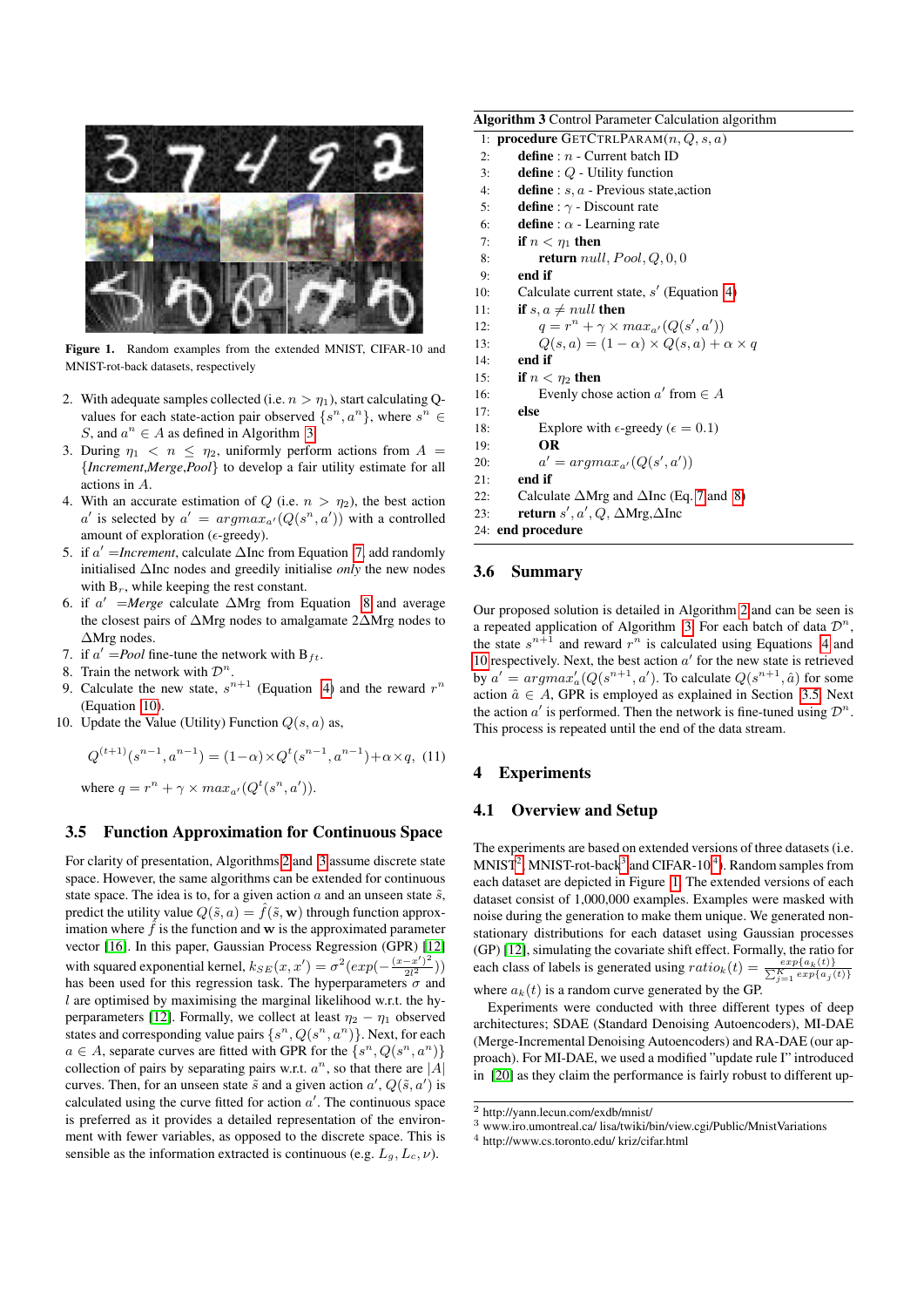

<span id="page-5-4"></span>Figure 2. Analysis of Global Error  $E_{qlb}$  for different state spaces for CIFAR-10 and a network with 3 layers with 1000 neurons on each. The mathematical definitions of state spaces 1,2,3 and 4 can be found in Section [4.2.1.](#page-5-0) It is clear that State Space 4 shows a steeper reduction of error compared to its counterparts.

date rules as follows,

$$
\Delta N_{t+1} = \begin{cases} \Delta N_t + 30; & , \frac{e_t}{e_{t-1}} < (1 - \epsilon_1) \\ \Delta N_t / 2; & , \frac{e_t}{e_{t-1}} > (1 - \epsilon_2) \\ \Delta N_t, & \text{Otherwise} \end{cases}
$$

 $\Delta \text{Mrg} = [\gamma_{ratio} \Delta \text{Inc}]$ ; for  $\gamma_{ratio} = 0.2$ , as these modifications produced better performance.

Several initial layer configurations (hidden layer sizes) were used, as outlined in Table [2.](#page-5-1) To refer to a certain algorithm, we use the following notation. We use the superscript for the number of layers and the subscript to indicate the size of each layer. For example,  $SDAE^{l3}_{1500}$  denotes a SDAE with three layers and 1500 nodes in each layer. The configurations in Table [2](#page-5-1) maximise the performance of the algorithms tested. The continuous state space (Equation [4\)](#page-3-5) was used for all the experiments. We define two error measures for evaluating performance. A local error  $E_{lcl} = L_c^{n+1}$ , measured on a validation set,  $\mathcal{D}^{n+1}$  (batch succeeding the current batch) and a global error  $E_{glb} = \frac{\sum_{\forall i} L_c^i}{|\mathcal{D}_{test}|}$  s.t.  $\mathcal{D}^i \in \mathcal{D}_{test}$  measured on an unseen independent test set  $\mathcal{D}_{test}$ , which contains an approximate uniform distribution of all the classes. These two sets of data enable us to respectively, evaluate how the network preserve immediate past knowledge and the globally accumulated knowledge.

All experiments were carried out using a Nvidia GeForce GTX TITAN GPU and Theano<sup>[5](#page-5-2)</sup>. For all experiments we used 20% corruption level, 0.2 learning rate, batch size of 1000. We empirically chose  $\gamma = 0.9$  (Equation [11\)](#page-4-6) m (Equation [4\)](#page-3-5) 30, and  $\eta_1$  and  $\eta_2$  (Algo-rithm [3\)](#page-3-7) to be 30 and 60 respectively.  $\Lambda$  (Equation 3) was selected as 0.7 and 0.995 for non-stationary and stationary experiments respectively.  $\tau = 10,000$  (for  $B_r$ ,  $B_{ft}$  and B) was chosen from a set of sizes {1000, 5000, 10000} as 10,000 produced the best results. Results are depicted in Figure [3.](#page-5-3)

## 4.2 Results

#### <span id="page-5-0"></span>*4.2.1 Evaluation of State Spaces*

As mentioned in Section [3.3.1](#page-3-8) the state space was chosen while paying close attention to the performance against an unseen data batch, difference between observed data distributions and complexity of the network. We utilised various quantifiable measures.  $L_g^{n+1}$ and  $L_c^{n+1}$  were employed to evaluate RA-DAE's ability to classify an unseen batch of data (i.e.  $\mathcal{D}^{n+1}$ ). Kullback-Leibler divergence  $(D_{KL}(P^n||Q^n))$  [\[8\]](#page-8-19) was used to measure the divergence



<span id="page-5-3"></span>Figure 3. Performance of RA-DAE and MI-DAE for different pool sizes. Pool size of 10000 yielded the best results. It can be seen that RA-DAE with a pool size of 1000 performs similarly to MI-DAE with pool size 10000. This can be attributed to the learned policy and the pooling technique.

Table 2. Initial layer configurations for different datasets. The superscript of the algorithm name specifies the number of layers and the subscript indicates the size of each layer.

<span id="page-5-1"></span>

| <b>MNIST</b> | CIFAR-10    | MNIST-rot-back |
|--------------|-------------|----------------|
| <b>SDAE</b>  | <b>SDAE</b> | <b>SDAE</b>    |
|              |             |                |
| MI-DA        | MI-DA       | MI-DA          |
| MI-DA        | MI-DA       | MI-DA          |
| RA-DA        | RA-DA       | RA-DA<br>500   |
| $RA-DA$      | RA-DA       | $RA$ -DA       |

between the distribution of current data and previously fed data;  $D_{KL}(P^n||Q^n) = \sum_{i=1}^{K} P^n(i)log(\frac{P^n(i)}{Q^n(i)})$ , where  $P^n(i) = \frac{Count_i^n}{p}$ . Count<sup>n</sup> is the number of data points with class i in  $\mathcal{D}^n$ , p is as de-fined in Table [1](#page-2-1) and  $Q^n(i) = \frac{\sum_{j=m}^j P^j(i)}{m}$ . Finally the complexity of RA-DAE at a given time is captured by  $\nu^n$ .

With the aforementioned quantities defined, the following state spaces were defined:

- State Space  $1 {\{\tilde{\mathcal{L}}_g(m_3), \tilde{\mathcal{L}}_c(m_1), \tilde{\mathcal{L}}_c(m_2), \tilde{\mathcal{L}}_c(m_3), \nu\}}$
- State Space 2  $\{\tilde{\mathcal{L}}_g(m_3), \tilde{\mathcal{L}}_c(m_1), \tilde{\mathcal{L}}_c(m_2), \tilde{\mathcal{L}}_c(m_3), \nu, D_{KL}(P^n||Q^n)\}$
- State Space 3  $\{\tilde{\mathcal{L}}_g(m), \tilde{\mathcal{L}}_c(m), \nu\}$
- State Space 4  $\{\tilde{\mathcal{L}}_g(m), \tilde{\mathcal{L}}_c(m), \nu, D_{KL}(P^n || Q^n)\}$

The constants  $m_1, m_2, m_3$  and m were chosen empirically and set to 5,15,30 and 30 respectively. The reason for calculating  $\tilde{\mathcal{L}}$  for several m values is to learn whether augmenting the state space of  $L_g$ and  $L_c$  contribute additional information. However, from the experimental results, it was evident that a simpler state space yields the best results. Furthermore, it was surprising to verify that  $D_{KL}(P^n||Q^n)$ had no significant positive impact on the results. The performance of different state spaces is depicted in Figure [2.](#page-5-4)

#### *4.2.2 Analysis of Structure Adaptation*

We studied the adaptation pattern of RA-DAE and MI-DAE in both stationary and non-stationary environments. Figure [5\(](#page-7-0)c) depicts the number of nodes in the first layer for MI-DAE and RA-DAE as they adapt to data distributions changes with the CIFAR-10 dataset. In non-stationary problems, RA-DAE exhibits repeated peaks in the number of nodes. This can be explained by the changes in class distribution in Figure [5\(](#page-7-0)f). Node number changes in Figure [5\(](#page-7-0)c) align with the peaks appearing for various class distributions in Figure [5\(](#page-7-0)f). For sharp distribution changes, RA-DAE quickly increases the number of neurons. However, MI-DAE shows a moderate growth in the number of nodes, despite the rapid changes in the data distribution.

<span id="page-5-2"></span><sup>5</sup> http://deeplearning.net/software/theano/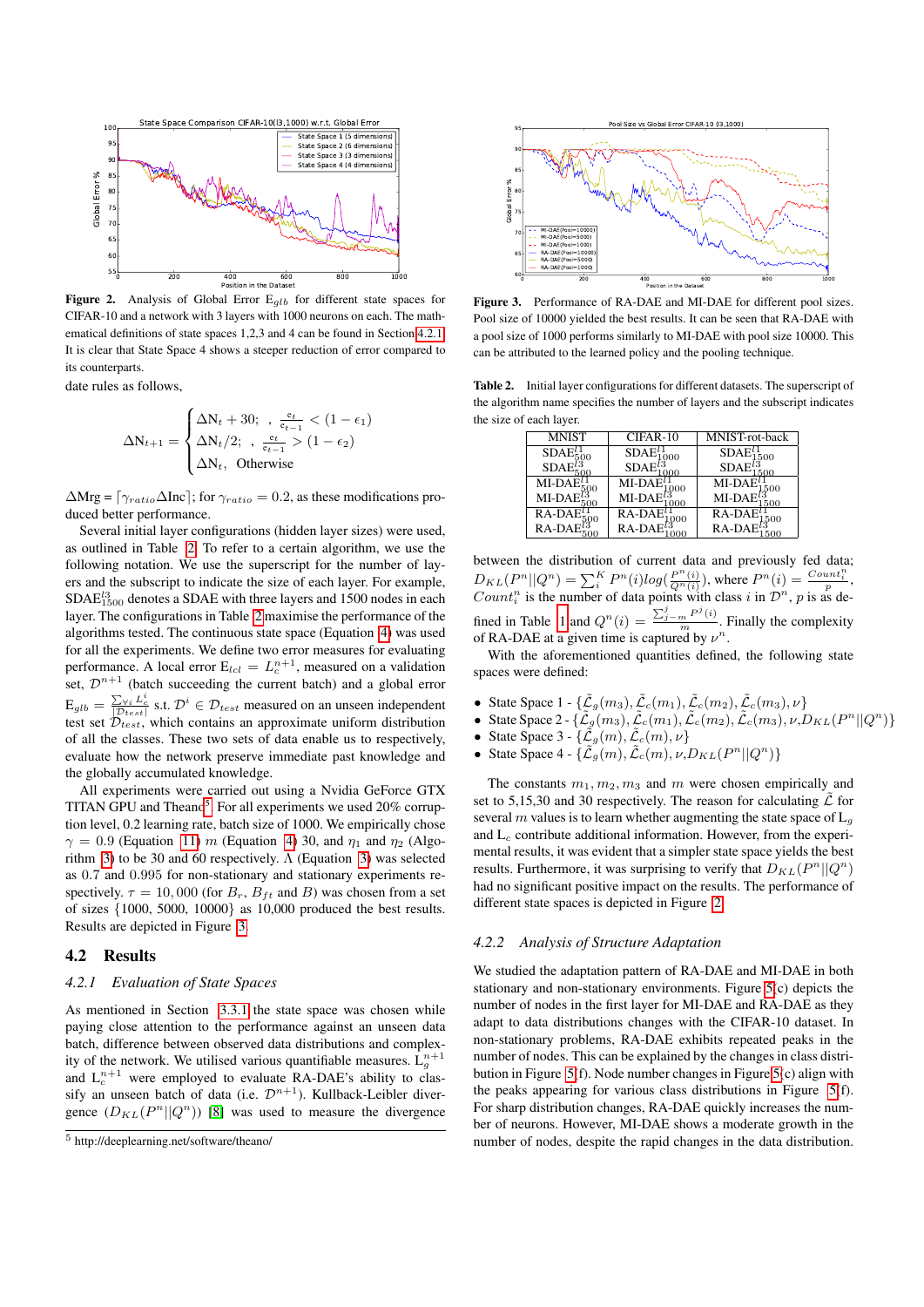

<span id="page-6-0"></span>Figure 4. Visualisation of the value function  $(Q(s, a))$  evolution for stationary and non-stationary distributions. Annotations on the top-right graph indicate note-worthy behaviours of the value function. The left and top-right graphs depict the complete progression of the data distribution. For clarity, a reduced version of CIFAR-10 with only two classes and 200,000 examples was used. For stationary data distribution, the graph indicates how *Pool* and *Merge* operations dominate the behaviour as there are no significant data distribution changes. In the non-stationary setting, the value function for action *Increment* surges in face of a sharp distribution change (Annotation 2). *Merge* and *Pool* operations take over when data distributions are consistent (Annotation 3 and 4 respectively).

This demonstrates that RA-DAE is more responsive than MI-DAE in adapting the architecture in the face of changes. For a stationary data distribution, MI-DAE shows a constant node count after the first few hundred batches, where RA-DAE increases the number of nodes over time. This can be attributed to the fact that reducing the number of neurons tends to increase the error, occasionally making the reduction operation not preferable to RA-DAE. This is acceptable as RA-DAE will not increase nodes unnecessarily as it would lead to poor results due to *overfitting*. An alternative is to perform the pool operation after reduce, which would reduce the error at an increased computational cost.

#### *4.2.3 Analysis of Local and Global Error*

Finally, the capability to preserve past knowledge, balancing immediate and global rewards for the algorithms was assessed by using the local error,  $E_{lcl}$ , and the global error,  $E_{glb}$ . We used the hybrid objective function  $(L_{disc} + \lambda L_{gen}$  for  $\lambda = 0.2)$  [\[19\]](#page-8-9) to fine-tune the network.

Figure [5](#page-7-0) depicts several interesting results. Figure [5\(](#page-7-0)a) illustrates the behaviour of the  $E_{lcl}$ . RA-DA $E_{500}^{l1}$  shows a clear improvement w.r.t  $E_{lcl}$  over time. Note how in RA-DA $E_{500}^{l_1}$  the fluctuations shrink over time. Moreover, Figure [5\(](#page-7-0)d) delineates a significant  $E_{glb}$  error margin maintained by RA-DA $E_{500}^{l1}$  compared to SDA $E_{500}^{l1}$  and MI-DA $E_{500}^{l1}$ . RA-DAE's ability to grow the network faster compared to MI-DAE explains this significantly lower error. Figure [5\(](#page-7-0)b) and (e) portray the performance of the algorithm in a stationary environment (CIFAR-10). Though we expected all algorithms to perform comparably well in the stationary environment, RA-DAE<sup> $l_{1000}$ </sup> achieves the lowest  $E_{lcl}$  and  $E_{glb}$  and the steepest error reduction. Both RA-DA $E_{1000}^{13}$  and MI-DA $E_{1000}^{13}$  demonstrate better performance than  $\text{SDAE}_{1000}^{l3}$ . This highlights that structure adaptation strategies enhance the performance of deep networks in both stationary and non-stationary environments.

Table [3](#page-7-1) summarises the errors (mean±standard deviation of the last 250 batches) for various datasets. The number 250 was chosen, as the last 250 batches displayed a consistent performance in most instances. There are several key observations from Table [3.](#page-7-1) First, RA-DAE<sup>13</sup> has outperformed its counterparts in both stationary and non-stationary scenarios, where  $\mathsf{RA}\text{-}\mathsf{DAE}^{l1}$  and  $\mathsf{MI}\text{-}\mathsf{DAE}^{l1}$  have per-

formed equally well. By observing the performance of  $RA-DAE<sup>11</sup>$ and  $RA-DAE^{l3}$  it is evident that the performance of  $RA-DAE$  has improved as the network becomes deeper. MI-DAE has exhibited the same property in most occasions. The rationale being, not only deep networks are more robust to structural modifications in terms of error, but also they are able to learn more descriptive representations as depth increases. However, performance of  $SDAE<sup>13</sup>$  is worse than  $SDAE<sup>11</sup>$  in both cases. This observation justifies the need for better techniques to leverage deep architectures in online scenarios.

A surprising observation can be made in {SDAE,MI-DAE,RA- $DAE$ <sup>11</sup> for MNIST-rot-back. Even though we expected RA-DAE to perform the best,  $SDAE<sup>11</sup>$  shows the best performance with a  $52.8 \pm 7.0\%$  and  $65.7 \pm 2.7\%$  for E<sub>lcl</sub> and E<sub>qlb</sub> respectively. Close examination of the behaviours of  $E_{lcl}$  and  $E_{qlb}$  of SDAE, MI-DAE and RA-DAE, shows that MI-DAE and RA-DAE do not perform as well as SDAE. This is due to the fluctuation of  $E_{lcl}$  being fast, which causes the algorithm to increase the number of nodes unnecessarily. Consequently, MI-DAE and RA-DAE lead to poor accuracy due to *overfitting*. This issue alleviates as the network becomes deeper.

#### *4.2.4 Analysis of the Policy Learnt*

In order to analyse the policy learnt by RA-DAE, it is imperative to take a close look at the value function (i.e.  $Q(s, a)$ ) learnt by RA-DAE. Figure [4](#page-6-0) depicts the evolution of the value function over time with note-worthy behaviours annotated. For the purpose of visualisation, a simplified version of CIFAR-10 dataset (CIFAR-10-bin) has been used. CIFAR-10-bin comprises only two classes and has a total of 200,000 data points. Figure [4](#page-6-0) depicts the value function for two settings; stationary and non stationary. The annotation graphs at topright highlight the changes in data distribution at the points of interest in the top graph.

In the stationary setting, it can be seen that *Pool* and *Merge* operations have dominated the policy, Figure [4\(](#page-6-0)right). This is sensible as the data distribution stays constant throughout and a necessity to increase the number of nodes hardly emerges.

For the non-stationary setting, it can be seen how *Pool* and *Merge* operations have a high value as the algorithm has not seen an significant data distributions, thus suppressing *Increment* operation. Next, at annotation 2 it can be seen how the value of *Increment* operation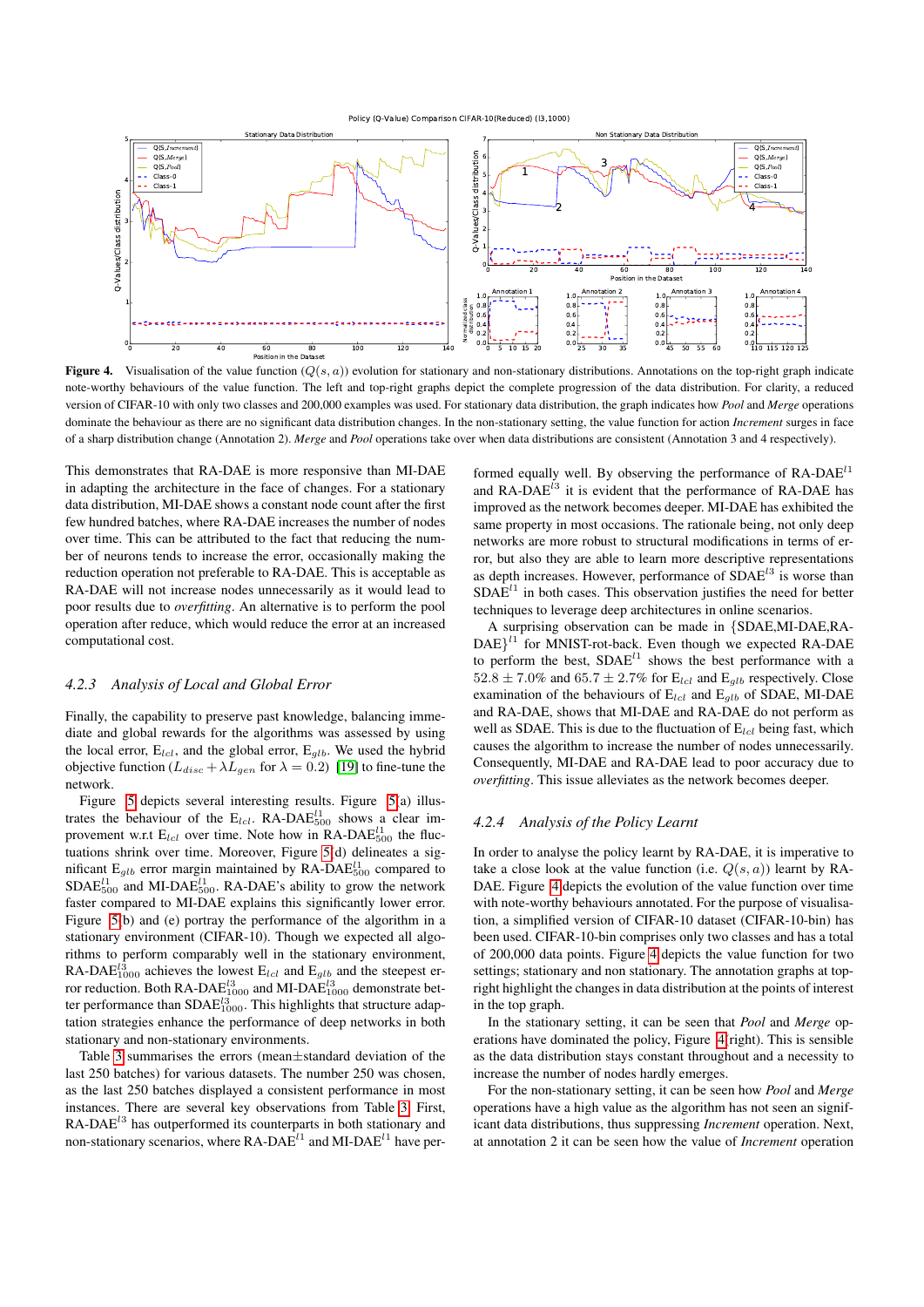|  | stationary and non-stationary). |                |                                  |                |                |                |                       |                                  |                |
|--|---------------------------------|----------------|----------------------------------|----------------|----------------|----------------|-----------------------|----------------------------------|----------------|
|  | <b>MNIST</b>                    |                | CIFAR-10                         |                | MNIST-rot-back |                | CIFAR-10 (Stationary) |                                  |                |
|  |                                 | $E_{lcl}$ %    | $E_{alb}\%$                      | $E_{lcl}\%$    | $E_{alb}\%$    | $E_{1c1}\%$    | $E_{alb}\%$           | $E_{1c1}\%$                      | $E_{alb}\%$    |
|  | $SDAE^{l1}$                     | $10.9 \pm 5.8$ | $27.2 \pm 5.7$                   | $65.9 \pm 4.9$ | $82.8 \pm 1.1$ | $52.8 \pm 7.0$ | $65.7 \pm 2.7$        | $67.9 \pm 1.5$                   | $70.2 \pm 0.6$ |
|  | $MI-DAEl1$                      | $6.4 \pm 3.2$  | $23.9 \pm 4.4$                   | $50.4 \pm 4.7$ | $74.9 + 3.0$   | $61.8 \pm 9.0$ | $72.0 \pm 2.6$        | $55.5 \pm 1.9$                   | $61.4\pm0.8$   |
|  | $RA-DAE^{l1}$                   | $5.1 \pm 1.4$  | $11.3 + 0.7$                     | $50.6 + 7.2$   | $74.0 + 2.4$   | $62.3 \pm 8.8$ | $69.6 \pm 2.8$        | $59.8 \pm 1.9$                   | $61.9 \pm 1.1$ |
|  | $SDAE^{l3}$                     | $11.2 + 5.9$   | $31.6 \pm 5.4$                   | $76.3 \pm 6.6$ | $88.4 + 1.9$   | $67.6 \pm 8.9$ | $77.1 \pm 3.2$        | $71.8 \pm 1.4$                   | $72.7 \pm 0.7$ |
|  | $MI-DAE^{l3}$                   | $5.4 \pm 4.4$  | $31.3 \pm 4.0$                   | $43.7 \pm 8.5$ | $71.0 \pm 1.6$ | $56.0 \pm 9.2$ | $65.5 \pm 2.1$        | $56.1 \pm 1.8$                   | $58.9 \pm 1.1$ |
|  | $RA-DAE^{l3}$                   | $4.1 \pm 3.0$  | $\textbf{13.4} \pm \textbf{0.1}$ | $32.4 \pm 8.0$ | $62.7\pm0.7$   | $48.2 \pm 9.2$ | $60.6 \pm 3.4$        | $\textbf{50.6} \pm \textbf{2.1}$ | $53.6 \pm 2.1$ |

<span id="page-7-1"></span>Table 3. This table presents the  $E_{lcl}$  and  $E_{glb}$  obtained for various datasets and depths. Errors are in the format of mean $\pm$ standard deviation for the last 250 batches. The lowest errors are highlighted in bold. RA-DAE has shown the best performance (smallest local and global errors) in most occasions (for both



<span id="page-7-0"></span>Figure 5. (a) and (d) show the behaviour of  $E_{lcl}$  and  $E_{glb}$  in a non-stationary (Non-St) situation, where (b) and (e) show the behaviour of  $E_{lcl}$  and  $E_{glb}$  in a stationary (St) situation. The titles consist of the name of the dataset followed by number of hidden layers and neuron count in each layer, within parenthesis. RA-DAE exhibits the lowest  $E_{lcl}$  and  $E_{qlb}$  at the end, and a more consistent reduction compared to SDAE and MI-DAE. (c) presents node adaptation patterns of MI-DAE and RA-DAE in both stationary and non-stationary situations. (f) shows the class distribution of data over time and each curve denotes a single class. By comparing to (f), (c) clearly indicates that RA-DAE is more sensitive to changes in data distribution than MI-DAE in terms of the neuron adaptation. The horizontal axis represents the number of batches in the training dataset.

boosts up due to the massive data distribution change. Then, at point 3, *Merge* operation takes over as data distribution is somewhat consistent. And finally, at point 4, *Pool* operation dominates the graph due to the consistency of the distribution of data.

# 5 Conclusion

Online learning can be widely beneficial for deep architectures as it allows network adaptation for streaming data problems. However, defining the structure of the network, including number of nodes, can be difficult to do in advance. To address this, [\[19\]](#page-8-9) introduces MI-DAE which can dynamically change the structure of the network but relies on simple heuristics. The novelty of this work is an online learning stacked denoising autoencoder which leverages reinforcement learning to modify the structure of the deep network. In this, we use a model-free reinforcement learning approach and calculate a utility function for actions by sampling from the incoming states.

Compared to the counterpart, our approach is more principled and responsive in adapting to new information. The method leverages RL to make decisions in a dynamic fashion. The control behaviour combined with powerful pooling techniques allows our approach to preserve past-knowledge effectively. Finally, our solution make decisions based on long-term versus immediate reward. Experimental results indicate that our solution often outperforms its counterparts with a lower classification error, and the performance improves as the network becomes deeper. Also, the approach is more sensitive to changes in the data distribution. Future work will address other deep learning architectures such as convolutional neural nets and deep Boltzmann machines.

# Acknowledgements

This research was supported by funding from the Faculty of Engineering & Information Technologies, The University of Sydney, under the Faculty Research Cluster Program. We gratefully acknowledge the support of NVIDIA Corporation with the donation of the GPU used for this research.